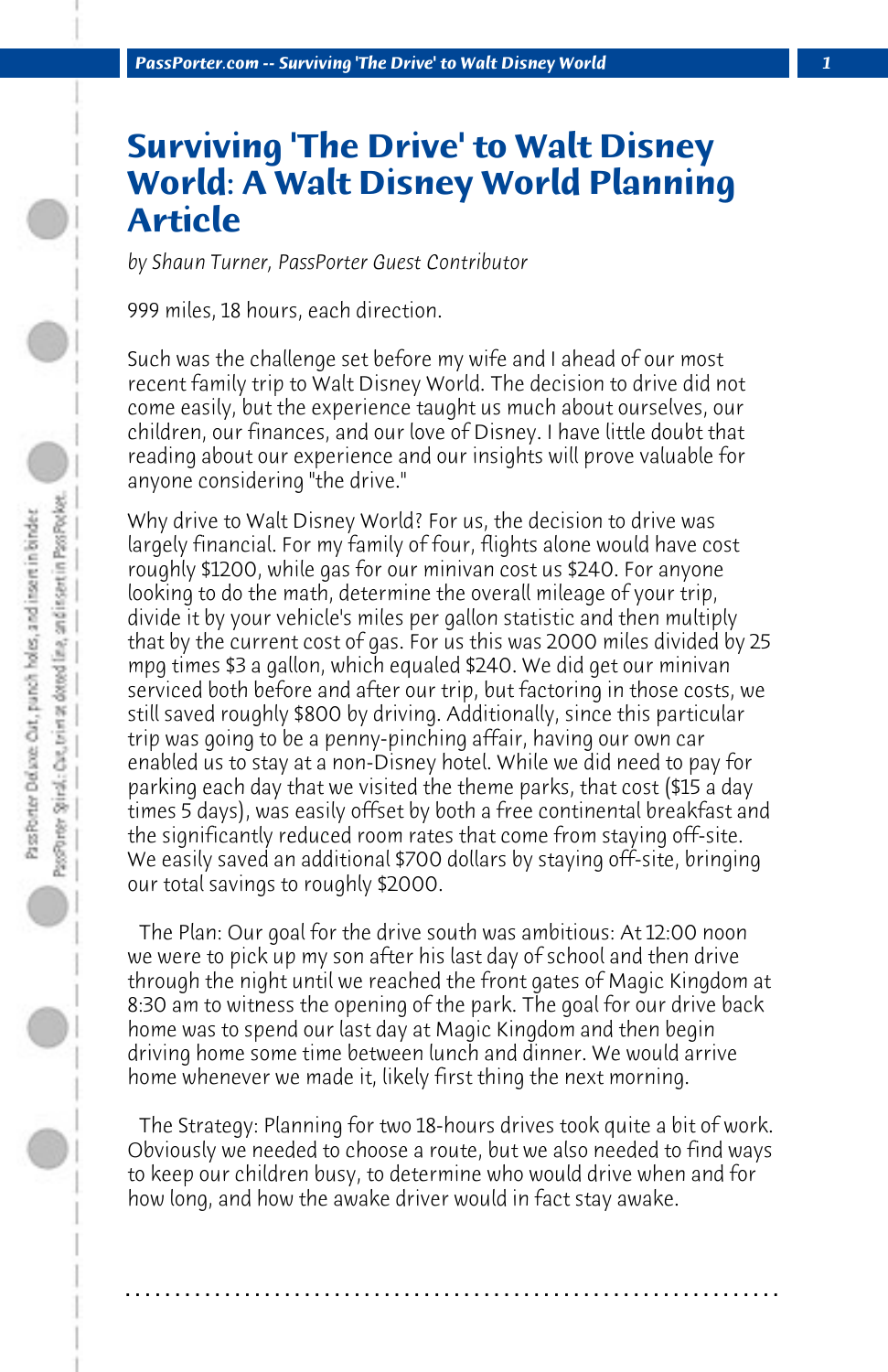The Route: Directions were as simply as using Google Maps, however I would encourage anyone considering the drive to project possible traffic issues they might encounter. When debating between three paths, we knew that while slightly longer, one route would avoid several notoriously bad rush hour spots five hours into our trip.

 The Schedule: In determining the driving schedule, rather than set specific times we would trade off, my wife and I simply switched when we needed to. Staying awake did not prove to be difficult for us, since we made sure to get several good nights worth of sleep before the trip. Being well rested was by far the best way to ensure we would stay awake, however let me share briefly some other techniques that helped us as well: audio books, energy drinks, sunflower seeds, keeping the windows down, and talking to one another.

 The Kids: Keeping children busy during any long driver can be challenging, and it certainly was during this trip. We did however have a number of ideas that might prove helpful to others. 1. We did not tell them we were going to Walt Disney World, only that we were going for a drive. As a result, we got through the first 2-3 hours without any "are we there yet" issues, since they didn't know how long we would even be in the car. Once we finally told them it would be a long trip, we only said were going to Florida, so they had no idea we were headed to Disney and as a result they were never overly hyper or impatient. 2. While driving through the night was taxing on my wife and I physically, the kids consequently slept through half of the trip, which in turn made the remaining time they were awake much more pleasant. 3. Having a variety of activities, books, movies, audio books, toys, and crafts kept them busy the majority of the time they were awake.

 The Experience: Growing up I heard stories of my grandparents driving to Florida with my father and his brothers and always considered the trek some type of parental rite of passage, and rite of passage it did turn out to be. Truly, the drive down was not bad at all. We hit little traffic, only drove through one bad storm, and consequently made great time. We made such great time that we actually arrived in Orlando at 6:00 am and needed to kill time until the parking lots opened. I drove from 12 pm to 9 pm (with gas and food breaks), my wife then drove from 9 pm to 2 am (while I slept), and I then finished the drive down from 2 am to 6 am. Only when we were sitting in a local restaurant eating breakfast did we tell the kids when we were two miles from Disney World.

 While the drive down was pleasant, the journey back home several days later was far from enjoyable. First, we decided to depart, not around lunch time as planned, but until after Wishes was over at 10 pm.

**. . . . . . . . . . . . . . . . . . . . . . . . . . . . . . . . . . . . . . . . . . . . . . . . . . . . . . . . . . . . . . . . . .**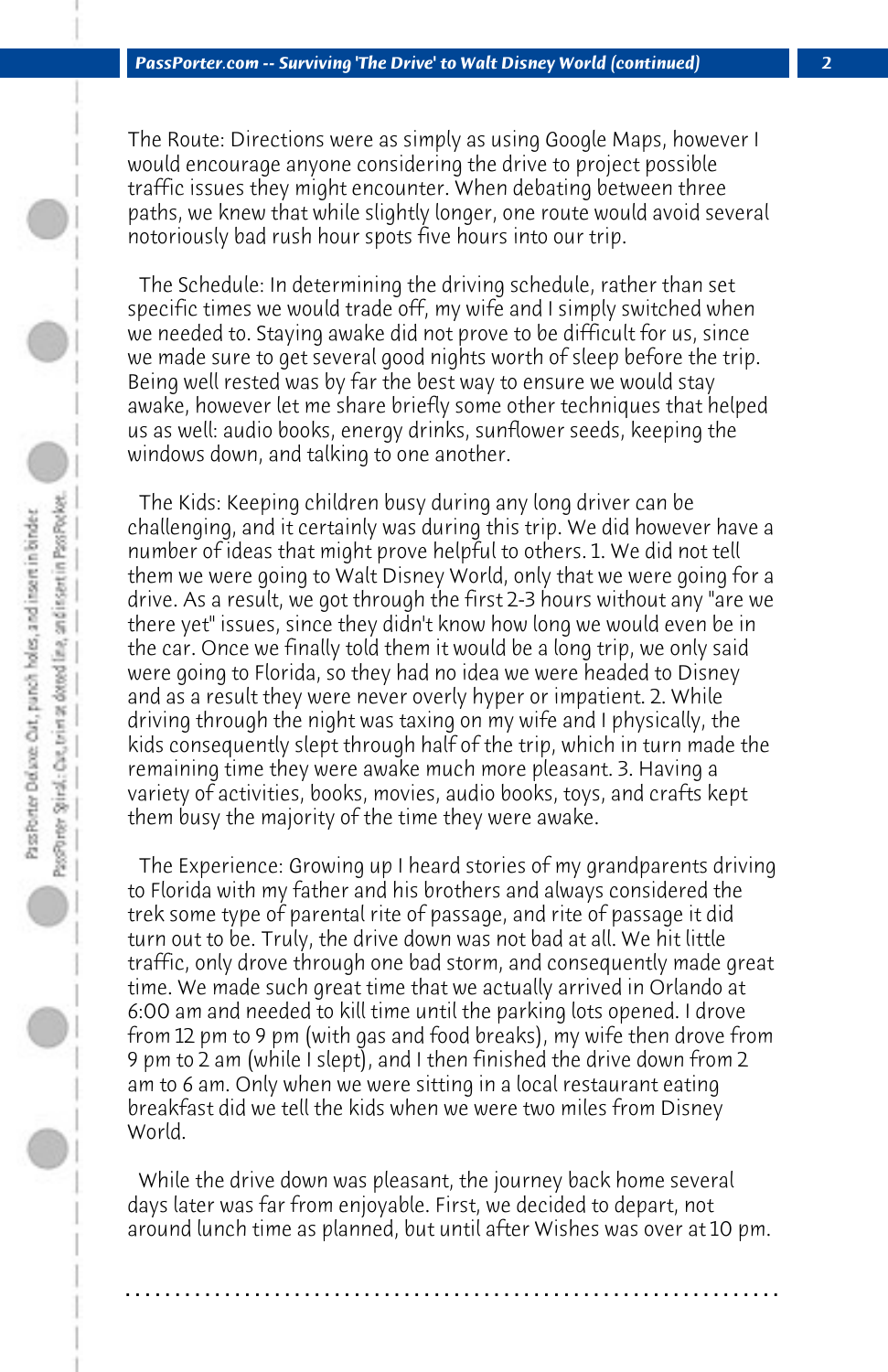*PassPorter.com -- Surviving 'The Drive' to Walt Disney World (continued) 3*

As a result, I was beyond exhausted during the overnight portion of the trip and I consider us lucky to have not had an accident or any other issues. If you make a plan for when you will begin driving home, don't get sucked into the magic of Disney and alter your schedule! I drove from 11 pm to 7 am, and then my wife handled the remainder of the trip. Bad weather, cranky children, and raw emotions made this drive nearly unbearable as we did not arrive home until dinner time. Once we arrived home it took at least three or four days to fully recover from not only an incredible time at Disney, but the drive itself.

 Takeaways: Considering how easy our drive down was, how tough the drive back home turned out to be, and then weighing the significant financial savings (over \$1900), it is challenging for me to objectively assess if it was all worth it. We knew from the beginning this particular trip would be rather "low budget" and driving not only helped us save on gas, but also on food, hotel costs, and time while in Florida (no waiting for buses or shuttles). At the same time, driving proved to be a both physically and mentally challenging endeavor, though most of our challenges took place after we left Disney.

 At the end of the day I would encourage others to consider driving if a) it is the only way you can afford to visit Disney World and b) you are willing to pay the emotional and physical costs associated with the drive. If both these criteria apply to you, by all means drive. If however you do not financially need to drive, or you are even the least bit uncertain about your family's ability to survive that much time in the car I would strongly recommend you consider flying, taking a train, or holding off until you can afford to do so.

*About The Author: Shaun Turner is a first-time contributor to PassPorter News.*

*Article last updated: 07-02-2015*

*View the latest version online at: http://www.passporter.com/articles/surviving-the-drive-to-disney-world.html*

*Copyright by Shaun Turner. All rights reserved under International and Pan-American Copyright Conventions. No part of this publication may be stored in a retrieval system or transmitted in any form by any means electronic, mechanical, photocopying, recording, scanning, or otherwise, except as permitted under sections 107 or 108 of the 1976 United States Copyright Act. Resale of this guide is strictly prohibited without the copyright holder's permission. If you purchased this publication from someone other than PassPorter Travel Press, please call 877-929-3273.*

**. . . . . . . . . . . . . . . . . . . . . . . . . . . . . . . . . . . . . . . . . . . . . . . . . . . . . . . . . . . . . . . . . .**